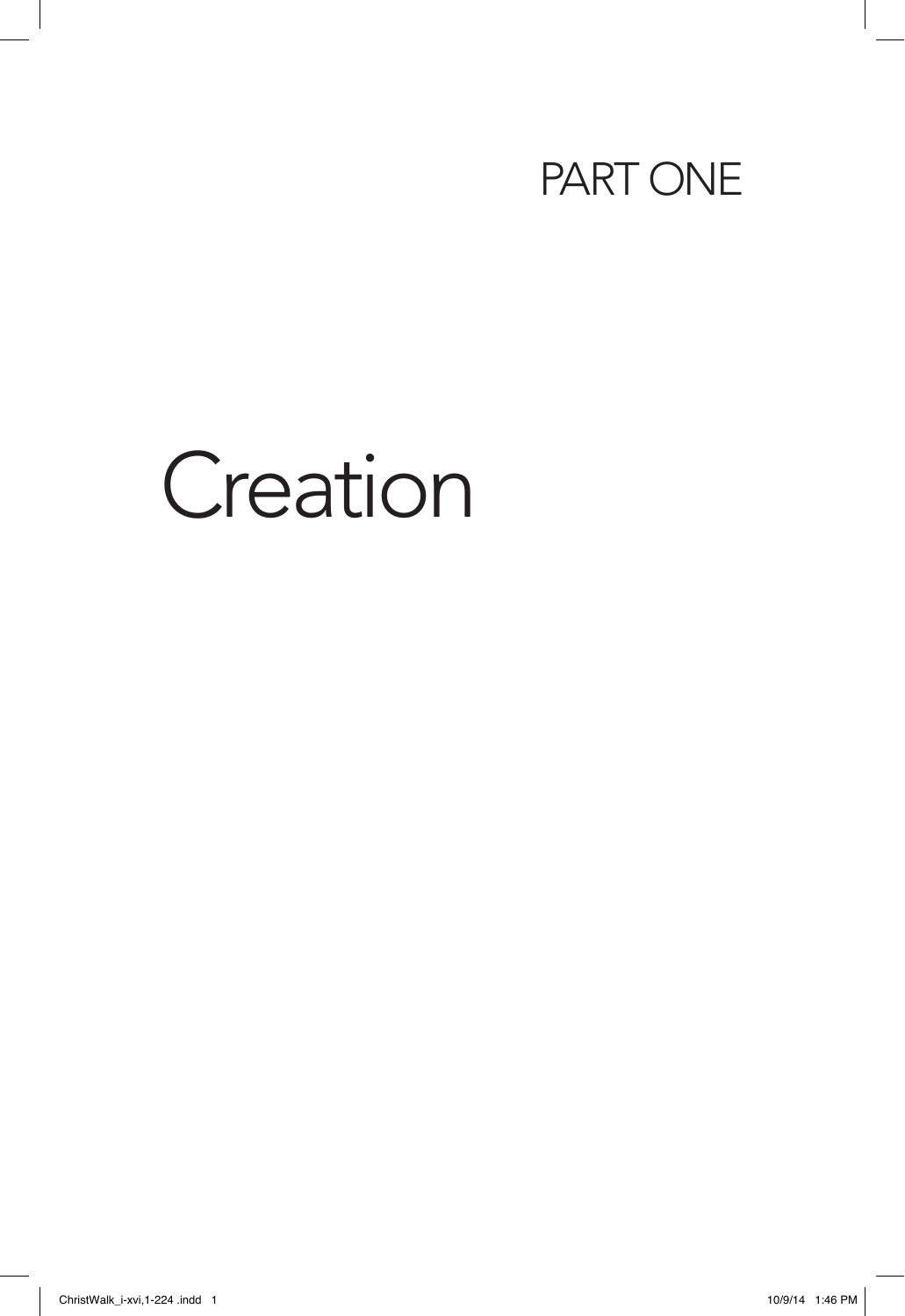## **DAY 1** An Introduction to Christ Walk

Biblical Big Idea #1 *Walk in love, as Christ loved us and gave himself up for us.*  —Ephesians 5:2a

What is Christ Walk? Christ Walk is a spiritual fitness program. It is designed to improve your physical health, although anyone at any fitness or health level can participate in the program. I have a list of biblical routes (Appendix A) for you to choose a biblical journey to walk, run, bike, or pray (the distance of) during the next forty days. There is a chapter a day (Day 1, Day 2, etc.) to help lift you up spiritually as you make your journey.

In writing this book, I do not claim to be an expert on what is the best thing for you to do to have a spiritually and physically healthy life. I am not a theologian, although from my studies I would argue that anyone who studies and works towards a closer relationship with God could be considered a theologian. I do not claim to have all the answers. Much like any Christian, I have many questions that I constantly seek answers for, which to me is an act of faith. I am not an expert on health, although I have worked in the healthcare field for the last seventeen years with an emphasis on health programs and training. I do not claim that this book is the answer to all of the questions that you may have. It is not a diet, nor a guidebook, nor even a recommendation on how you should live.

This book is a personal reflection on my experiences, beliefs, and knowledge on having a spiritually and physically healthy life. After six years of running a Christ Walk program at several churches that was well received and provided an opportunity for the participants to grow spiritually and physically, I decided to share the program with others. The book in your hands is a manual/journal for you to have an interactive experience in the Christ Walk journey, much as the participants in my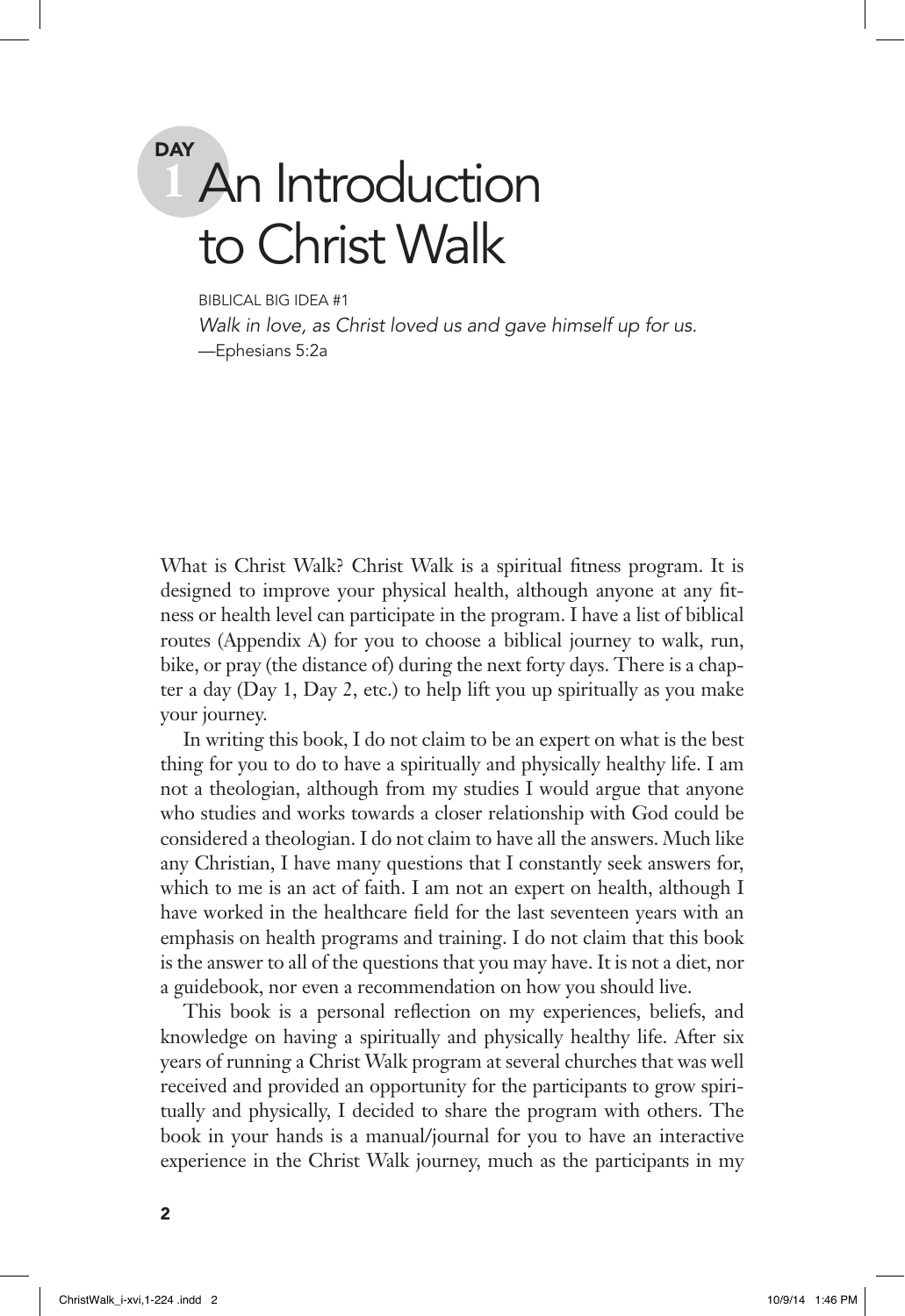classes experienced! At the end of the forty days, this book should be as much your book as it is mine. Individuals as well as groups can use it. The appendices include options for group leaders and options for individuals to transform their Christ Walk experience from journey to journey. There is always another journey. Christ Walk should not end after one forty-day period. These forty days should transform you to pursue new journeys and new goals.

The Bible is filled with stories about journeys and food and eating and celebration. God did not intend for us to be at war with food, nor did he intend for us *not* to use our feet and our bodies in our daily lives. I am filled with awe that Christianity spread during a time when there were no cars, or trucks, or trains, or airplanes to get our prophets and disciples to the places where they wanted to spread the word. There is a reason God gave us feet! We have feet to walk, run, jump, and skip through our lives. Our feet are to be used to care for the temple God created within each of us.

When I have struggled with how to live my life, for the strength to get out and exercise when all I want to do is stay at home, or when I have been conflicted by the stresses in my life, I have always felt that God was there to help me and provide me with strength and guidance. I remember running my first half marathon. Around mile nine I began to fail and doubt. I began to pray that God would wrap my legs in strength and endurance. I felt the power of the Holy Spirit lift my legs and make them strong again. I truly believe God's strength helped me finish my race. The belief that I was not alone rejuvenated me. I believe that God walks with me in every step that I take. I believe that the Bible is filled with inspirational guidelines on living a healthy life. Through the next forty days, I would like to share that with you, as well as sharing a bit of my life and my journey through Christ Walk.

Each day, there will be a Bible verse related to a reflective piece on healthy living. Some of these days may be more body-focused and other days may be more spiritually or mentally focused. All of these days will help you on your journey to a healthier you! If you are physically unable to walk, I ask that you look at your life for ways that you can change it and improve it. We all have things that we can do to make our lives healthier. Perhaps your goal will be to study something new on your journey, or to pray with more discipline or to focus on changing your nutritional habits. If you cannot physically exercise, discuss with your health care provider some options that you are willing to do to improve your health. There is a place in this journey for everyone. We may need to be creative about how the journey is completed. I ask that you pray through those chapters that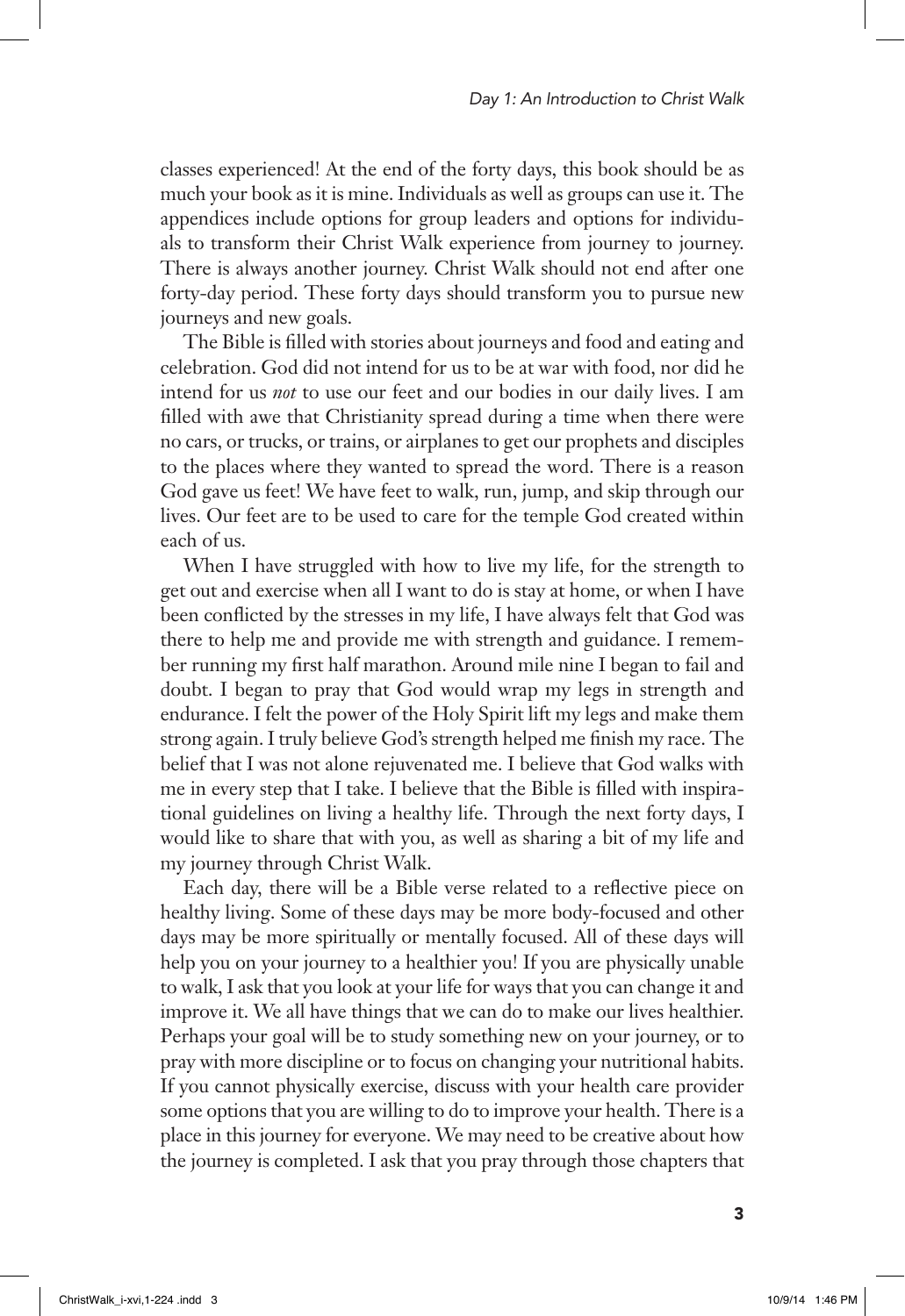are not applicable to you and really focus on the ones that speak to your personal experience. I have tried to write to many different perspectives and needs. I am aware that this book will not work for everyone, but if you cannot make the journey on your own, consider how you can help others on their journey. Keep an open mind and again, consider, "What can I do to change?"

So how do we make a healthy body? We take care of it. We exercise it, we feed it, we nurture it, and we rest it. Research has documented on multiple occasions that walking is one of the most physically beneficial exercises, as well as one that people are most likely to stick to over time. Most of the journeys in the Bible were done by foot. Consequently, as you begin this journey with me, I am going to ask you to pick a walking goal (see Appendix A) to focus on during the next forty days. There are different walking goals depending on your fitness level. Some people have walked the *Via Dolorosa* (Jesus' journey through Jerusalem to his crucifixion, one of my favorite routes), others walked Jesus' birth and death (the distance between Bethlehem and Jerusalem), while others have walked Paul's missionary journeys. There is a complete list of suggested journeys and distances for you to set for your goal (Appendix A). Or you may choose to set your own goal! It is up to you. But as we physically walk through our Christ Walk journey, it will help to focus you on your spiritual goals as well.

Through Christ Walk, we have taken our daily journey as members of the Body of Christ, and translated that to actual physical walking goals that are pulled from routes that Jesus and the disciples took during varying missions. You can find a breakdown of each of these routes and their miles in the Appendices. Some of these distances are estimates. At the time I developed the routes, I was using a ruler and a map grid to figure out how far we would go. I take full responsibility in any inaccuracies and beg your forgiveness as these are supposed to be representative.

Some of these routes were chosen because they touched a very special part of me for different reasons. These biblical journeys represent different themes to me and I will share with you how they became a part of the Christ Walk journey.

The first year I did Christ Walk, I think I had only three different routes to choose from: a beginner route, an intermediate route, and an advanced route to challenge different fitness levels. Over the years, I have added other routes as I journeyed through the Bible. I have also added "group routes" because we are all in this together! Research supports the positive impact of groups and teamwork on success in obtaining goals. People who set goals together are more likely to stick with them and be successful.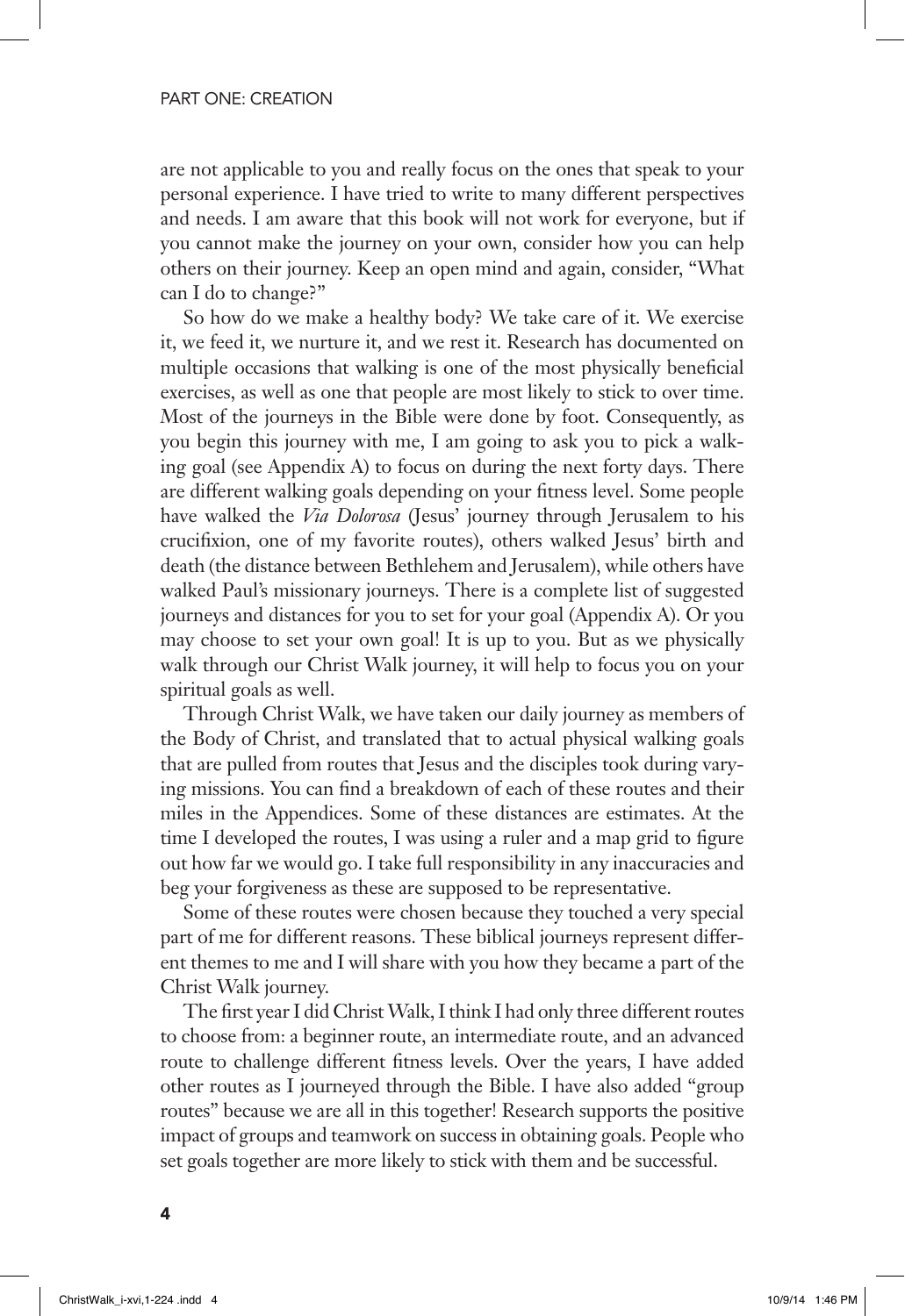**The Nazareth Challenge** This was one of the first routes I developed. It is 60 miles between Jesus' hometown of Nazareth and Jerusalem. This is approximately 1.6 miles each day for forty days to walk the distance of the route that Jesus preached to reach Jerusalem. The goal was very special to me because as a military wife, I am often far from home. I look at my journey now as leading me to my final resting spot one day and I find that very satisfying.

**The Jerusalem to Damascus Route** This journey represents Paul's conversion on the Damascus Road. The route is approximately 3.75 miles per day. What an amazing journey to find your way as a Christian and growing in God's love. I can think of no greater journey than Paul's conversion. If he could walk this route blind, anyone can do it. For me personally, I have a hearing loss that I will tell you more about in another chapter, but Paul's loss of eyesight did not stop him from his calling. This is a wonderful journey to choose.

**The Jerusalem Challenge** During Jesus' final days, his route through Jerusalem included preaching at the temple, the clearing of the temple, his last meal with his disciples, his arrest at Gethsemane, his trial, Peter's denial, and then his crucifixion on Golgotha. This route is roughly 2.2 miles per day. This is known as the *Via Dolorosa* or The Way of Suffering. What a powerful image to walk the distance of Christ's ultimate sacrifice for us each day. You can reflect as you walk on this great gift we have been given. This is a lovely, lovely journey to try as you explore your spirituality and relationship to God. Can you walk a day in Jesus' shoes? Can you walk forty days in Jesus' shoes? If so, this is the route for you to tackle.

**The Damascus to Caesarea Journey** This is a journey of 5 miles a day representing the walks that the disciples took on their missionary journeys. I find it inspiring that the disciples traveled such great distances without cars or other forms of modern transportation. Aside from a donkey or camel, these journeys were taken by foot. See yourself as part of that missionary journey and step proudly each day on your challenge. Look at this challenge as a physical testament to your belief in God.

**The Bethlehem Challenge** I think of this challenge as the Alpha and Omega Challenge. It is about 5 miles between Bethlehem and Jerusalem and represents walking the route from Jesus' birth to his death. This *is* Jesus' journey from where God put him in the world to his ultimate calling. Where will your journey take you?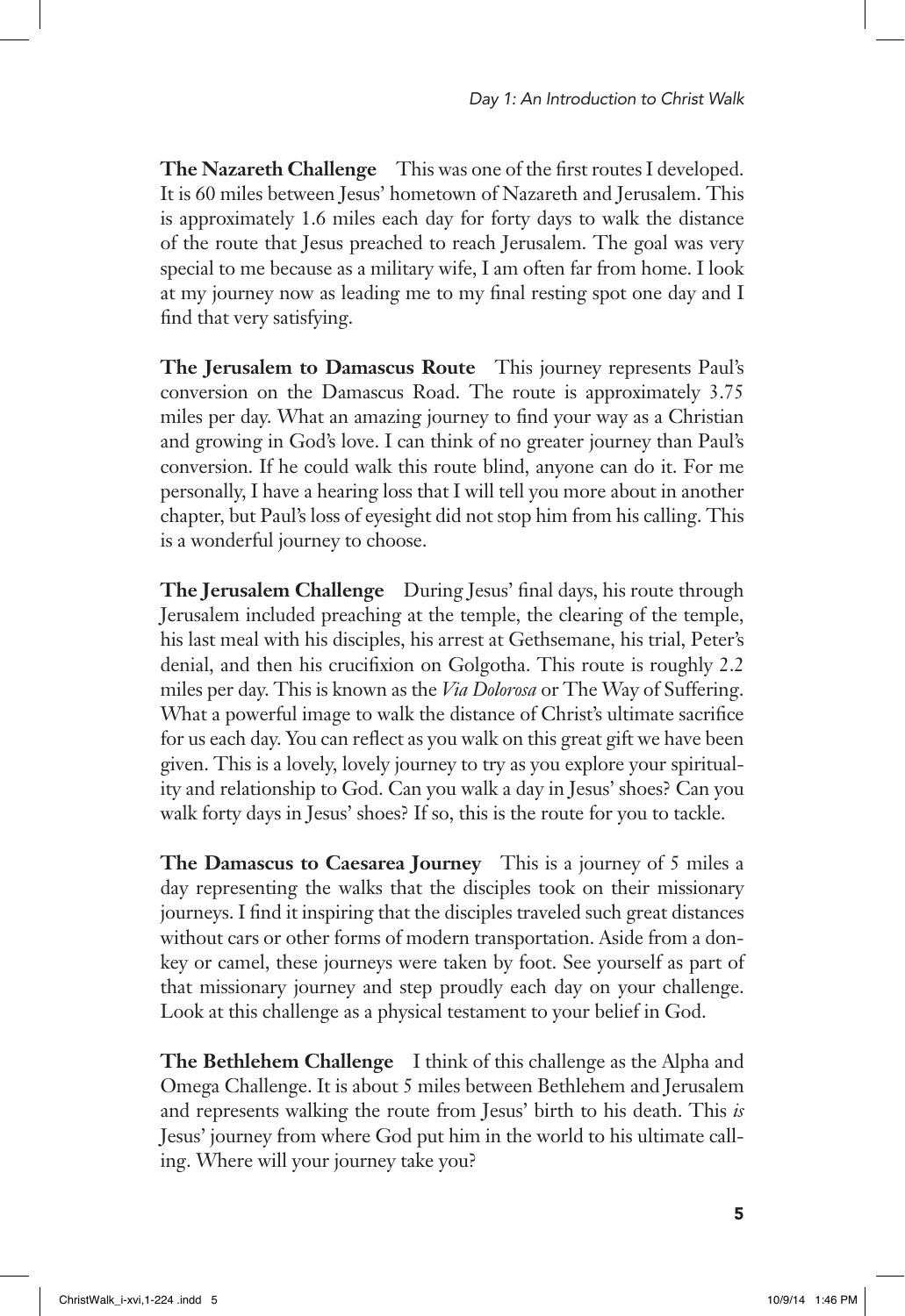The Exodus Challenge Not for the faint of heart, this challenge was chosen for some of the most advanced of my Christ Walk participants. This is the route the Jews traveled to get to the Promised Land: 375 miles or 9.4 miles per day or 18,750 steps per day (you may also use this one as a group challenge). We are all on our journey to the Promised Land.

Appendix A in the book have additional group journeys where teams can pool their miles towards additional (and longer) routes found in the Bible. The second year I did Christ Walk, I learned that the journey was a lot more fun when we did it with teams. The teams provided a support system to get each of us through our different strengths and weakness on our routes.

If you are doing Christ Walk as a group, I recommend that during the first week, you arrange for some fitness professionals to come in and discuss principles of healthy living. It is useful to have them provide some type of fitness testing so that you can receive baseline information on the fitness level of your body. These evaluations, such as blood pressure, resting heart rate, body mass index, weight, and cardiovascular fitness can give you some objective information on what you need to change or improve. These tests can be repeated at the end of the journey to show the progress you have made.

There may be another route that speaks more deeply to you than these favorites of mine, and I encourage you to find that route and take it. I have always let the Christ Walk participants find their own journeys. The point is to get up and get moving. You cannot start the journey if you are sitting down.

Each day, there will be a place for you to fill in your steps/distance, your activity, your feelings for the day, and your spiritual thought for the day. Do not rush to finish the book. This book is designed to be read one chapter a day, as a journal to help you on your way and improve your Christ Walk experience. If at any time you need to change your goals, feel free to do so. Life is a journey with many bumps happening along the way! The challenge is that you continue to have faith to continue on the journey, even if it is in a different way than the one in which you started. If you are doing this as a group, these journal entries may help your group to share their Christ Walk experience and deepen your understanding of a life of walking with Christ. See Appendix D for Suggestions for Groups.

So, how do we measure the steps we took, the distance we traveled? I recommend the purchase of a pedometer or fitness tracker, which can be clipped to your belt or pants and will track the number of steps/miles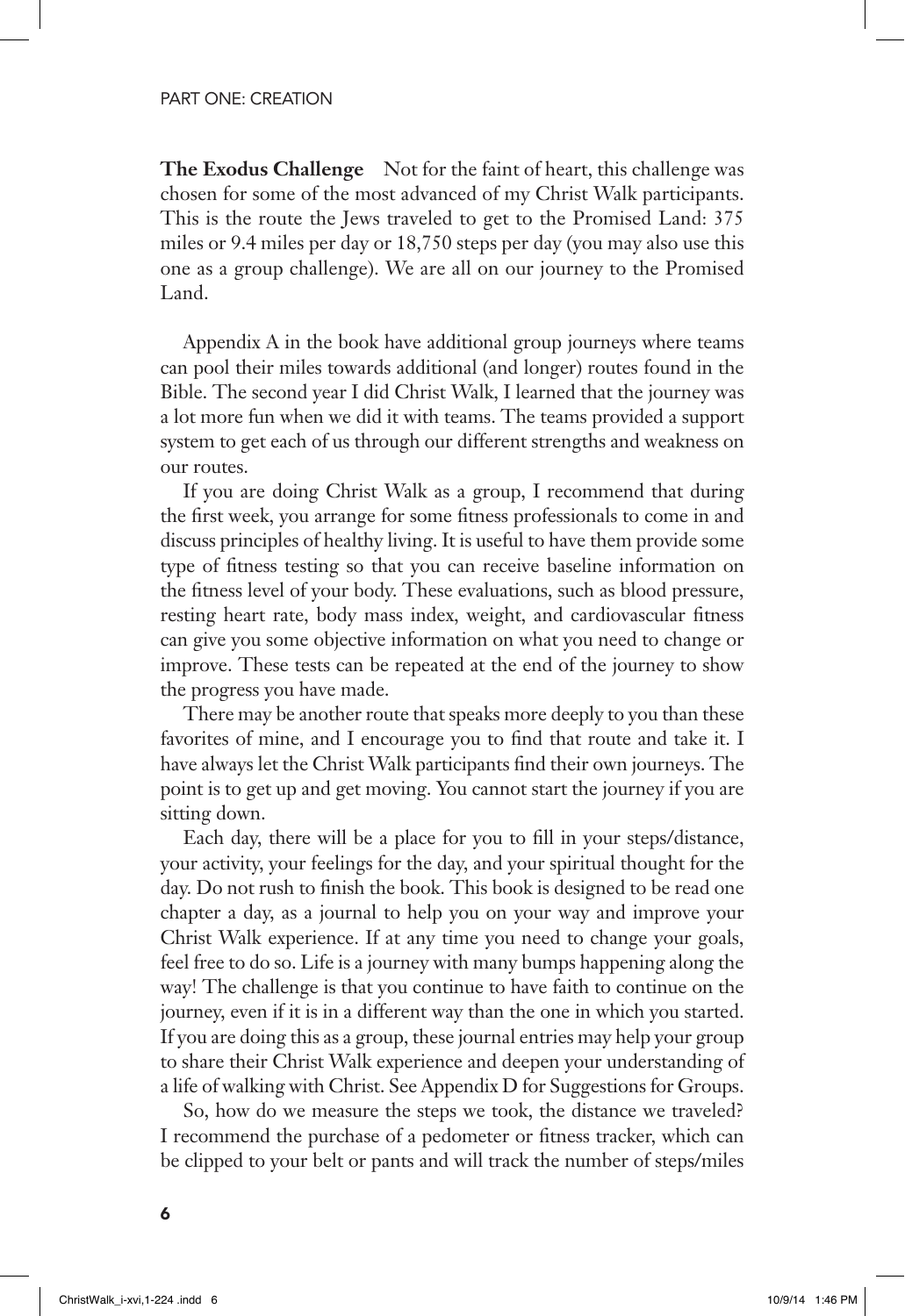traveled each day. Recommendations from the experts encourage every individual to take 10,000 steps a day for heart health. You may need to work up to this level of activity, and perhaps this will be one of your goals. Roughly 2,000 to 2,500 steps equal a mile. Depending on the type of pedometer, it may tell you this, or you may have to calculate your stride if you want to be more accurate. For the purpose of Christ Walk, we generally give one mile for every 2,000 steps. There is a brief description of using a pedometer in Appendix B.

If you want to use another form of exercise other than walking (biking, swimming, aerobics, dance, etc.) you may do that. It takes about fifteen minutes to walk a mile, so every fifteen-minute block of exercise can be calculated as a "mile." The important thing is to choose an activity that you enjoy and do it. The purpose is to get out there and move, to think about every activity you do as walking with God. It is your walk with Christ, so you will have to take it up with your conscience if you cheat! Your job is to give it your best shot with all your heart.

| Activity          | <b>Time</b>   | <b>Steps</b> | <b>Record Miles As:</b>    |
|-------------------|---------------|--------------|----------------------------|
| Walking           | 15–20 minutes | 2,000-2,500  | 1 or distance<br>on route  |
| Running           | Varies        | 2,000-2,500  | Check route<br>distance    |
| <b>Biking</b>     | Varies        | N/A          | Check odometer<br>distance |
| Aerobics          | 15 minutes    | Varies       | 1                          |
| Dancing           | 15 minutes    | Varies       | 1                          |
| Yoga              | 15 minutes    | Varies       | 1                          |
| Prayer/Meditation | 15 minutes    | Varies       | 1                          |
| Volunteerism      | 15 minutes    | Varies       |                            |

## Mileage Calculation Chart

Take your first step(s) and see how many steps your pedometer took you today. Set a goal to add more steps each day to your journey to work up to 10,000 steps a day in whatever activity you choose.